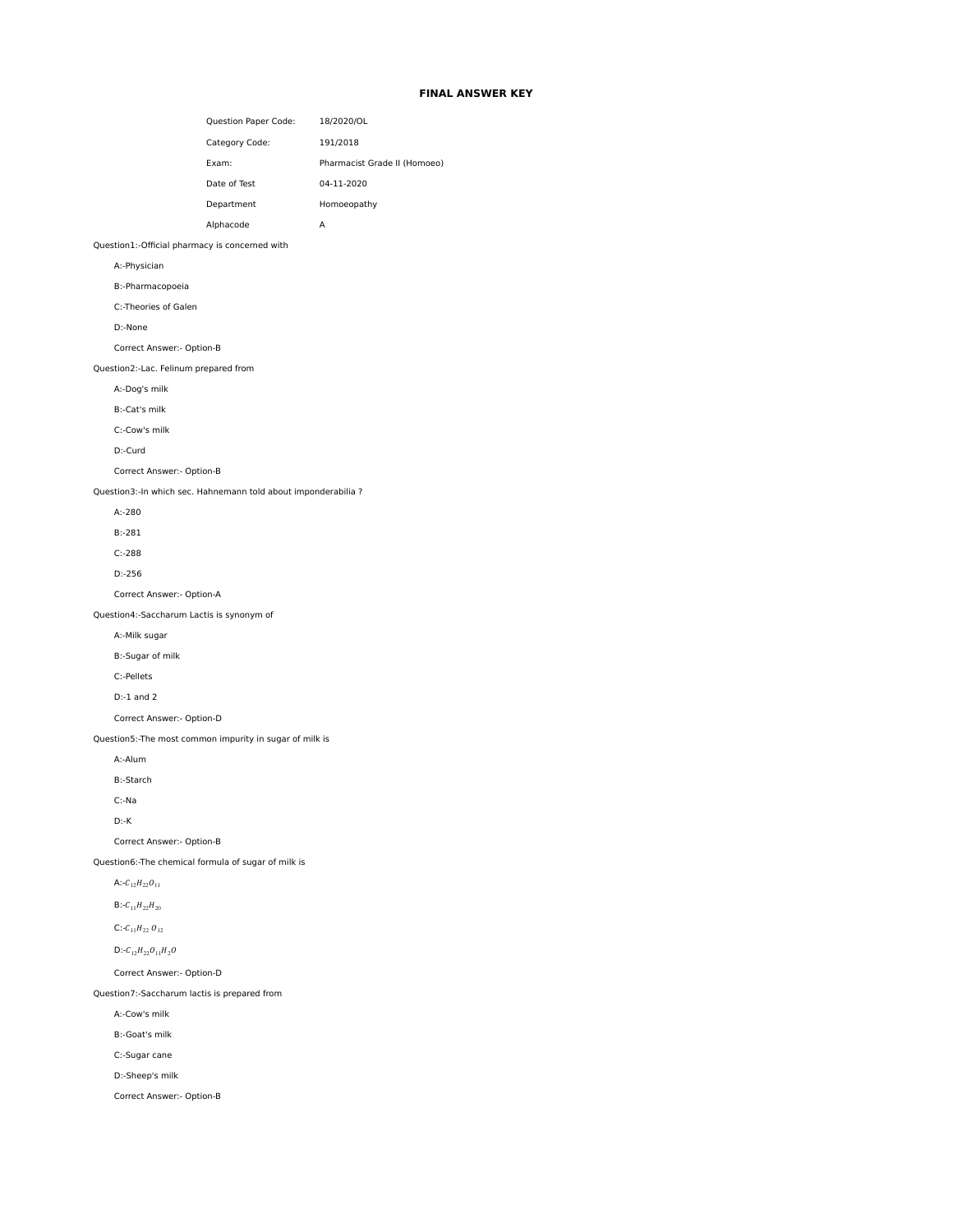Question8:-The 20 No. Globules size means 10 globules of equal size acquire size \_\_\_\_\_\_ space.

 A:-10 mm B:-20 mm C:-20 cm D:-2 dm Correct Answer:- Option-B Question9:-There are \_\_\_\_\_\_\_\_\_ type of vehicles. A:-5 B:-10 C:-3 D:-4 Correct Answer:- Option-C Question10:-The main protein of the milk is A:-Albumin B:-Globulin C:-Casein D:-All Correct Answer:- Option-C Question11:-Sugar of milk is insoluble in A:-Water B:-Alcohol C:-Ether D:-Chloroform Correct Answer:- Option-B Question12:-Identification of the mother tincture is confirmed by A:-Alcohol content determination B:-pH value C:-Total solids D:-Chromatography Correct Answer:- Option-D Question13:-The protocol for drug proving is decided by A:-Project director B:-Advisor C:-Proving supervisor D:-Prover Correct Answer:- Option-A Question14:-The age of prover should ideally be A:-Below 18 years B:-Between 18 and 45 years C:-Above 45 years D:-Any age Correct Answer:- Option-B Question15:-The prover makes data entries of the deviations in health in A:-Daybook B:-Initial medical report proforma C:-Response monitoring proforma D:-Case record book Correct Answer:- Option-A Question16:-Immediately is represented as A:-s.o.s.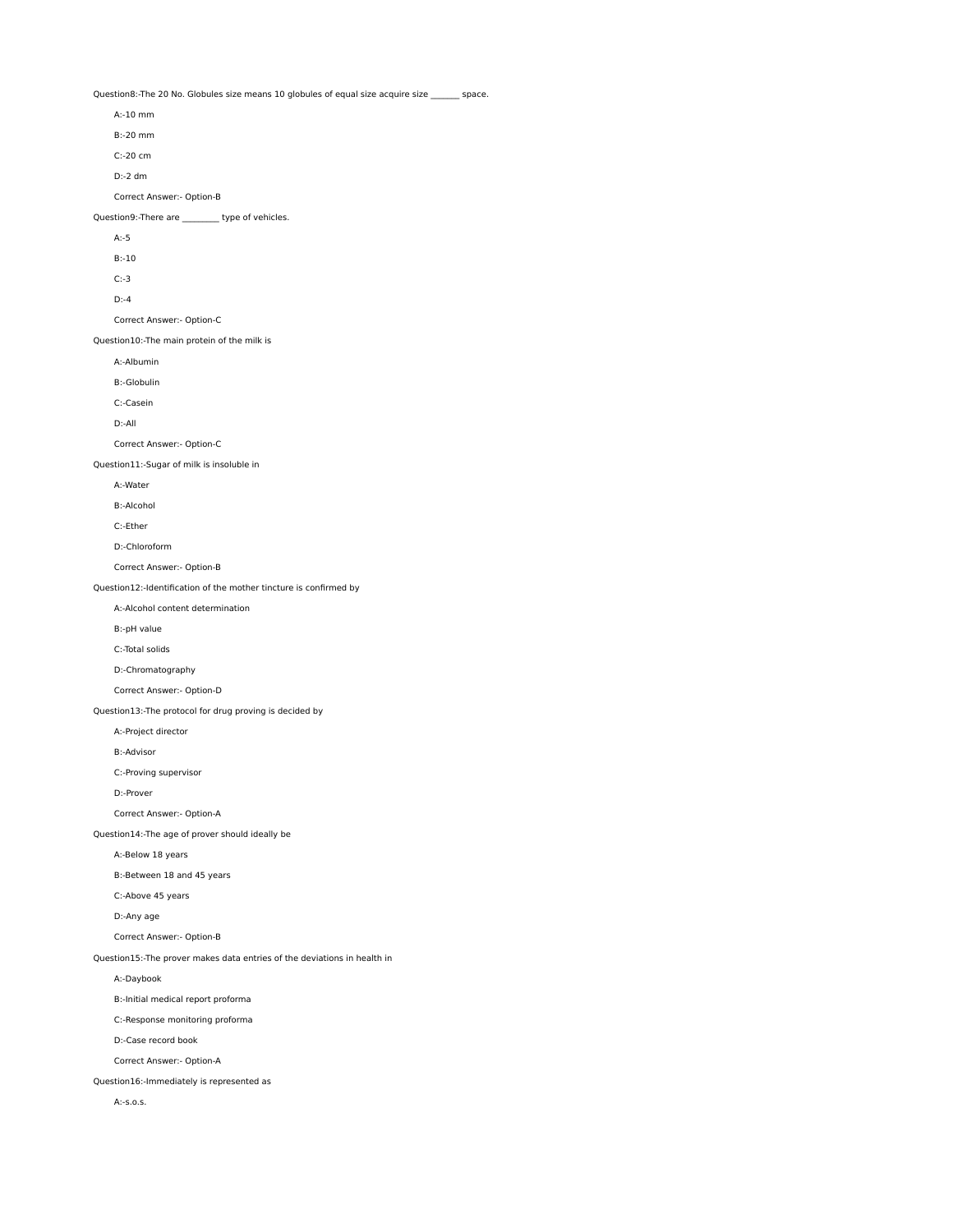B:-stat

C:-ante

D:-h.s

Correct Answer:- Option-B

Question17:-Name of the remedy its potency and its quantity is included in

A:-Signature

B:-Subscription

C:-Superscription

D:-Inscription

Correct Answer:- Option-D

Question18:-Pure sugar of milk is \_\_\_\_\_\_\_\_ in colour.

A:-Yellowish white

B:-Cream coloured

C:-Milky white

D:-Lime coloured

Correct Answer:- Option-C

Question19:-An animal charcoal is an \_\_\_\_\_\_\_\_ in nature.

A:-Effervescent

B:-Purifier

C:-Absorbent

D:-All

Correct Answer:- Option-C

Question20:-Cones are made of

A:-Cane sugar

B:-Egg-albumine

C:-Both

D:-Milk sugar

Correct Answer:- Option-C

Question21:-Globules are prepared from

A:-Milk sugar

B:-Sugar of milk

C:-Pure cane sugar

D:-All

Correct Answer:- Option-C

Question22:-Globules are \_\_\_\_\_\_\_\_ in taste.

A:-Tasteless

B:-Bitter

C:-Sweet

D:-Sour

Correct Answer:- Option-C

Question23:-Cones are a type of \_\_\_\_\_\_\_ vehicle.

A:-Solid

B:-Semi-solid

C:-Liquid

D:-None

Correct Answer:- Option-A

Question24:-The chemical formula of ethyl alcohol is

A:- $C_3$   $H_6$   $OH$ 

B:- $C_2$   $H_5$   $OH$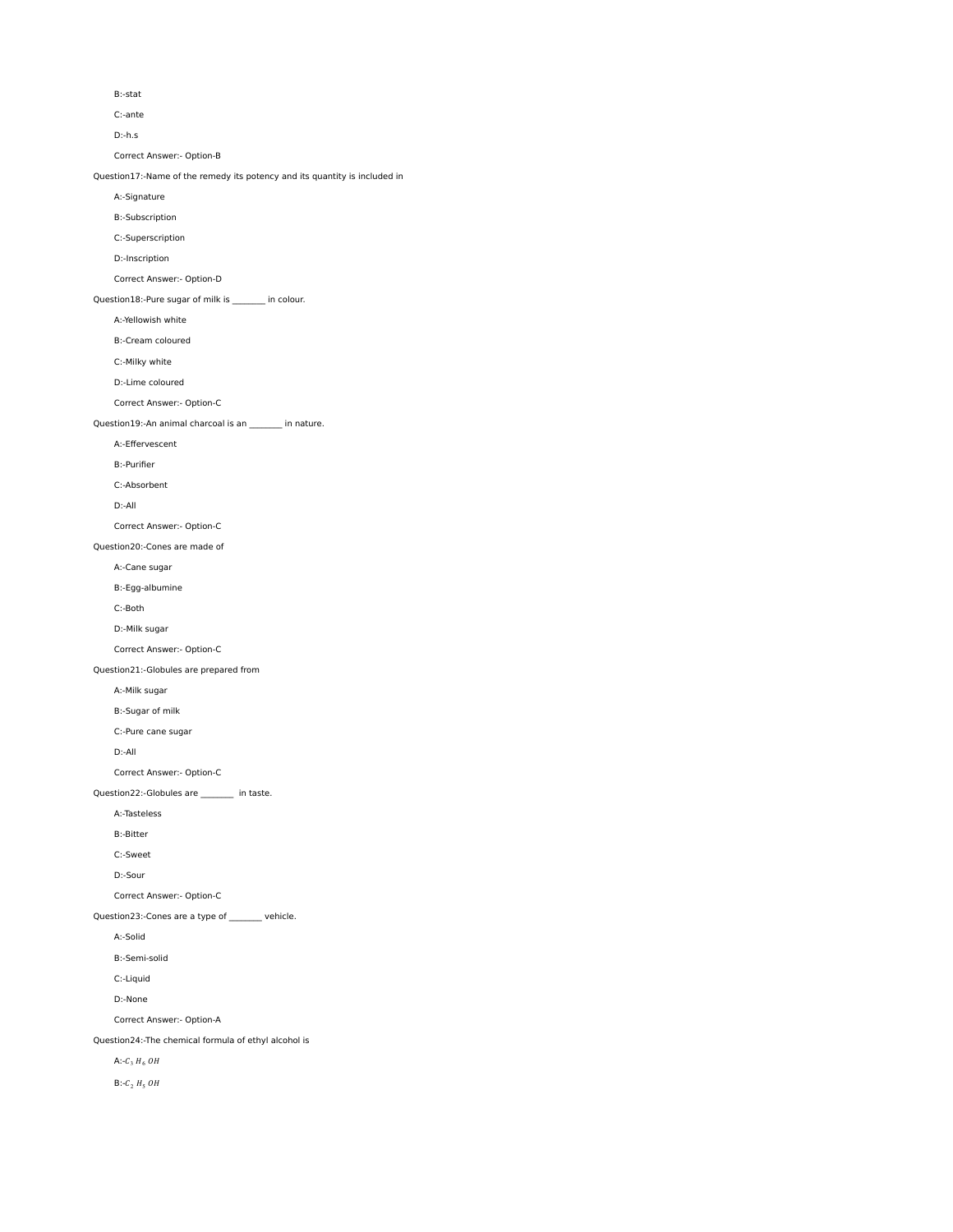$C:-COOH$ 

 $D$ :- $C_4$   $H_5$   $OH$ 

Correct Answer:- Option-B

Question25:-Mol. Weight of ethyl alcohol is

A:-46.07

B:-49.07

C:-48

D:-47.07

Correct Answer:- Option-A

Question26:-The term alcohol originates from

A:-Greek

B:-Germany

C:-Arab

D:-America

Correct Answer:- Option-C

Question27:-Alcohol is \_\_\_\_\_\_\_\_ in nature.

A:-Hygroscopic

B:-Highly inflammable

C:-Mix easily with  $H_2O$ 

D:-All

Correct Answer:- Option-D

Question28:-Pure alcohol is \_\_\_\_\_\_\_\_\_\_ in reaction.

A:-Acidic

B:-Alkaline

C:-Neutral

D:-All

Correct Answer:- Option-C

Question29:-Sp. gravity of absolute alcohol is

A:-0.795

B:-0.935

C:-0.825

D:-0.0325

Correct Answer:- Option-A

Question30:-The absolute alcohol contain \_\_\_\_\_\_\_\_\_\_ by volume of pure alcohol.

A:-99.4%

B:-98%

C:-89%

D:-95.5%

Correct Answer:- Option-A

Question31:-Glycerine is a \_\_\_\_\_\_\_\_\_ alcohol.

A:-Monohydric

B:-Dihydric

C:-Trihydric

D:-Tetrahydric

Correct Answer:- Option-C

Question32:-Almond oil is

A:-Tasteless

B:-Pale yellow

C:-Slightly soluble in alcohol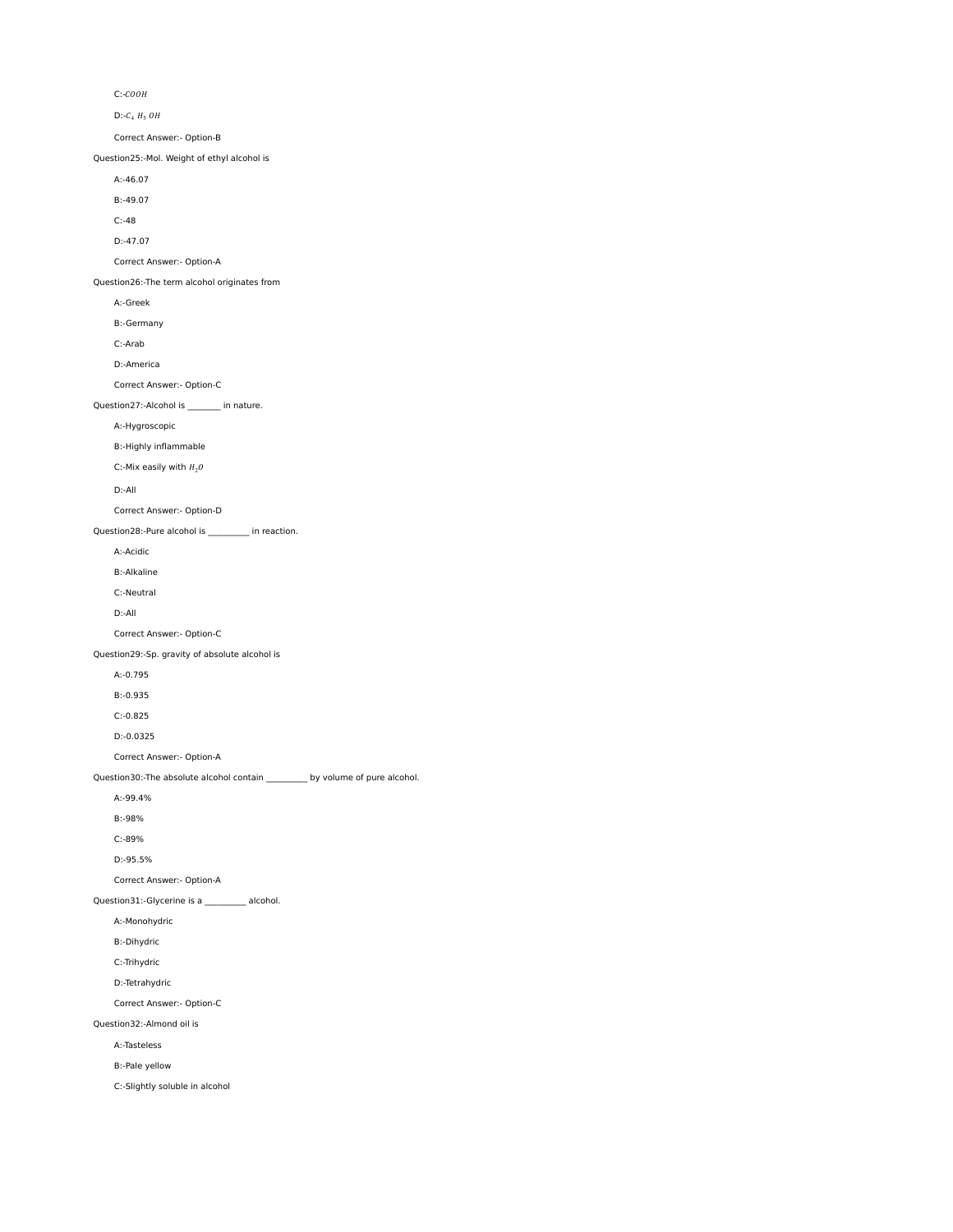D:-All

Correct Answer:- Option-D

Question33:-The homoeopathic remedy should be repeated

A:-When the patient is improving

B:-When improvement ceases

C:-Symptoms disappear according to Hering's law of direction of cure

D:-When common symptoms are present

Correct Answer:- Option-B

Question34:-The fraction of full dose that is to be taken at short interval is called as

A:-Divided dose

B:-Maximum dose

C:-Booster dose

D:-Fatal dose

Correct Answer:- Option-A

Question35:-Higher potencies are best adapted to

# A:-Oversensitive patients

B:-Incurable chronic diseases

C:-Intelligent intellectual persons quick to act and react

D:-Coarse fibered, sluggish, individual of gross habits

Correct Answer:- Option-C

Question36:-Liniments are prepared by taking one part of the requisite mother tincture and four part of

A:-Glycerin

B:-Olive oil

C:-Yellow's Beeswax

D:-Distilled water

Correct Answer:- Option-B

Question37:-'Shake well before use' needs to be mentioned on the level of

A:-Lotions

B:-Ointments

C:-Cerates

D:-Liniments

Correct Answer:- Option-A

Question38:-External application of remedies is discussed in  $6^{th}$  addition of Organon of medicine

A:-Aphorism 3

B:-Aphorism 267

C:-Aphorism 270

D:-Aphorism 285

Correct Answer:- Option-D

Question39:-In Stapf's process for purification of sugar of milk the variety of alcohol used is

A:-Absolute alcohol

B:-Strong alcohol

C:-Dispensing alcohol

D:-Dilute alcohol

Correct Answer:- Option-A

Question40:-For preparation of liniments vehicle used is

A:-Olive oil

B:-Almond oil

C:-Sesame oil

D:-Chaulmoogra oil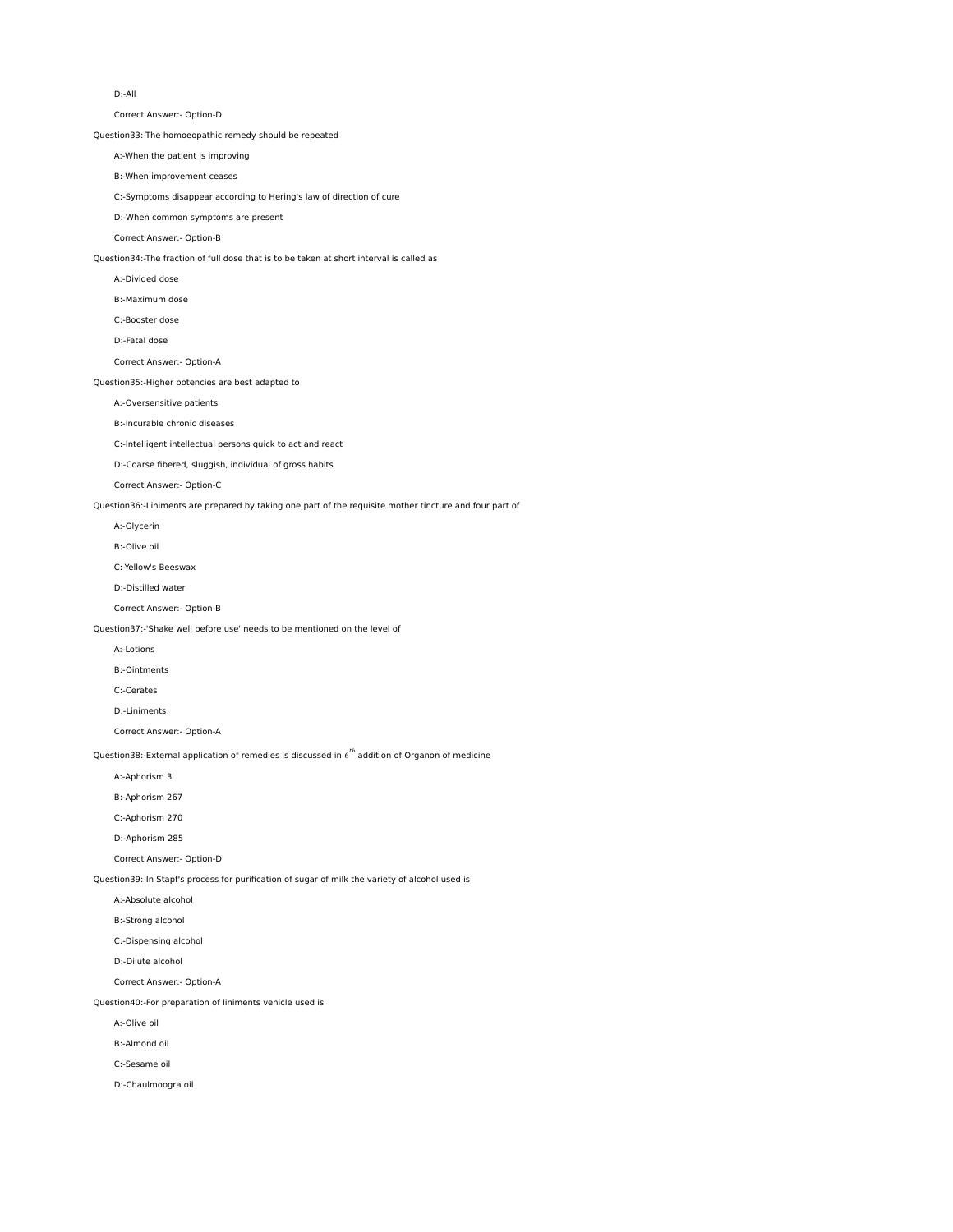Correct Answer:- Option-A Question41:-Deionization process is used for the purification of A:-Strong alcohol B:-Distillled water C:-Olive oil D:-Glycerin Correct Answer:- Option-B Question42:-Fusel oil is a common impurity present in A:-Alcohol B:-Distilled water C:-Olive oil D:-Almond oil Correct Answer:- Option-A Question43:-Polarimeter is used for measurement of rotation are generally constructed used with A:-K light B:-N light C:-Mercury vapour lamp D:-2 and 3 Correct Answer:- Option-D Question44:-Drug power in tincture of class I is A:-1/6 B:-1/2 C:-1/4 D:-1/10 Correct Answer:- Option-B Question45:-Under class — II the proportion of plant and alcohol is A:-3 : 2 B:-2 : 3 C:-2 : 4 D:-1 : 2 Correct Answer:- Option-A Question46:-Centesimal scale is introduced by A:-Hahnemann B:-Hering C:-Both D:-Clarke Correct Answer:- Option-A Question47:-2C =  $\frac{1}{2}$  x. A:-6 B:-3 C:-2 D:-4 Correct Answer:- Option-D Question48:-Fifty Millesimal scale was introduced in \_\_\_\_\_\_\_\_ edn. of organon of medicine. A: $-6^{th}$  $B:-5$ <sup>th</sup>  $C$ :-4 $^{th}$ 

 $D:-2^{nd}$ 

Correct Answer:- Option-A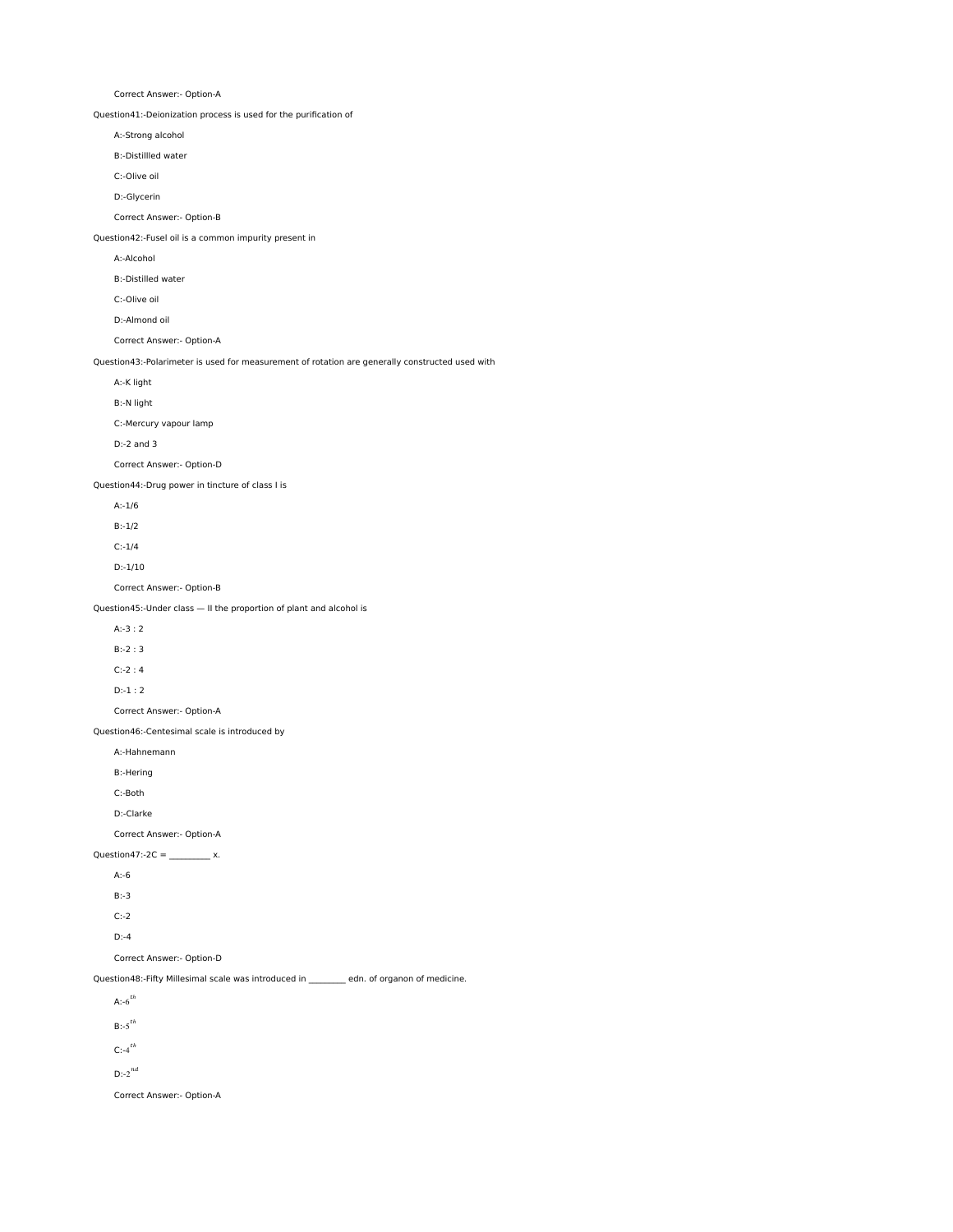Question49:-In fifty Millesimal scale, The  $1^{st}$  potency will contain  $p$ art of the original drug.

| A:-1/5,000                                                                                               |
|----------------------------------------------------------------------------------------------------------|
| B:-1/50,000                                                                                              |
| $C:-1/5,00,000$                                                                                          |
| $D:-1/2,500$                                                                                             |
| Correct Answer:- Option-B                                                                                |
| Question50:-Decimal scale was introduced by                                                              |
| A:-Dr. C. Hering                                                                                         |
| B:-Dr. Hahnemann                                                                                         |
| C:-Dr. Hart Laub                                                                                         |
| $D:-1$ and $2$                                                                                           |
| Correct Answer:- Option-A                                                                                |
| Question51:-The entire process of trituration is done in _____ stage.                                    |
| $A:-4$                                                                                                   |
| $B:-5$                                                                                                   |
| $C:-3$                                                                                                   |
| $D: -6$                                                                                                  |
| Correct Answer:- Option-C                                                                                |
| Question52:-The total time required for the first stage of Trituration is ________ min in decimal scale. |
| $A: -10$                                                                                                 |
| $B:-20$                                                                                                  |
| $C: -15$                                                                                                 |
| $D: -60$                                                                                                 |
| Correct Answer:- Option-B                                                                                |
| Question53:-The jumping potency can be prepared from                                                     |
| $A:-3x$                                                                                                  |
| $B: -6x$                                                                                                 |
| $C:-3c$                                                                                                  |
| $D:-2$ and 3                                                                                             |
| Correct Answer:- Option-D                                                                                |
| Question54:-"Bid" is                                                                                     |
| A:-Drink                                                                                                 |
| B:-Twice a day                                                                                           |
| C:-Wax                                                                                                   |
| D:-Paper                                                                                                 |
| Correct Answer:- Option-A                                                                                |
| Question55:-"Trit" is                                                                                    |
| A:-Rule                                                                                                  |
| <b>B:-Like this</b>                                                                                      |
| C:-Thrice daily                                                                                          |
| D:-Trituration                                                                                           |
| Correct Answer:- Option-D                                                                                |
| Question56:-"D" is                                                                                       |
| A:-A dose                                                                                                |
| <b>B:-Give</b>                                                                                           |
| C:-Day to day                                                                                            |
| D:-To be given                                                                                           |
| Correct Answer:- Option-A                                                                                |
|                                                                                                          |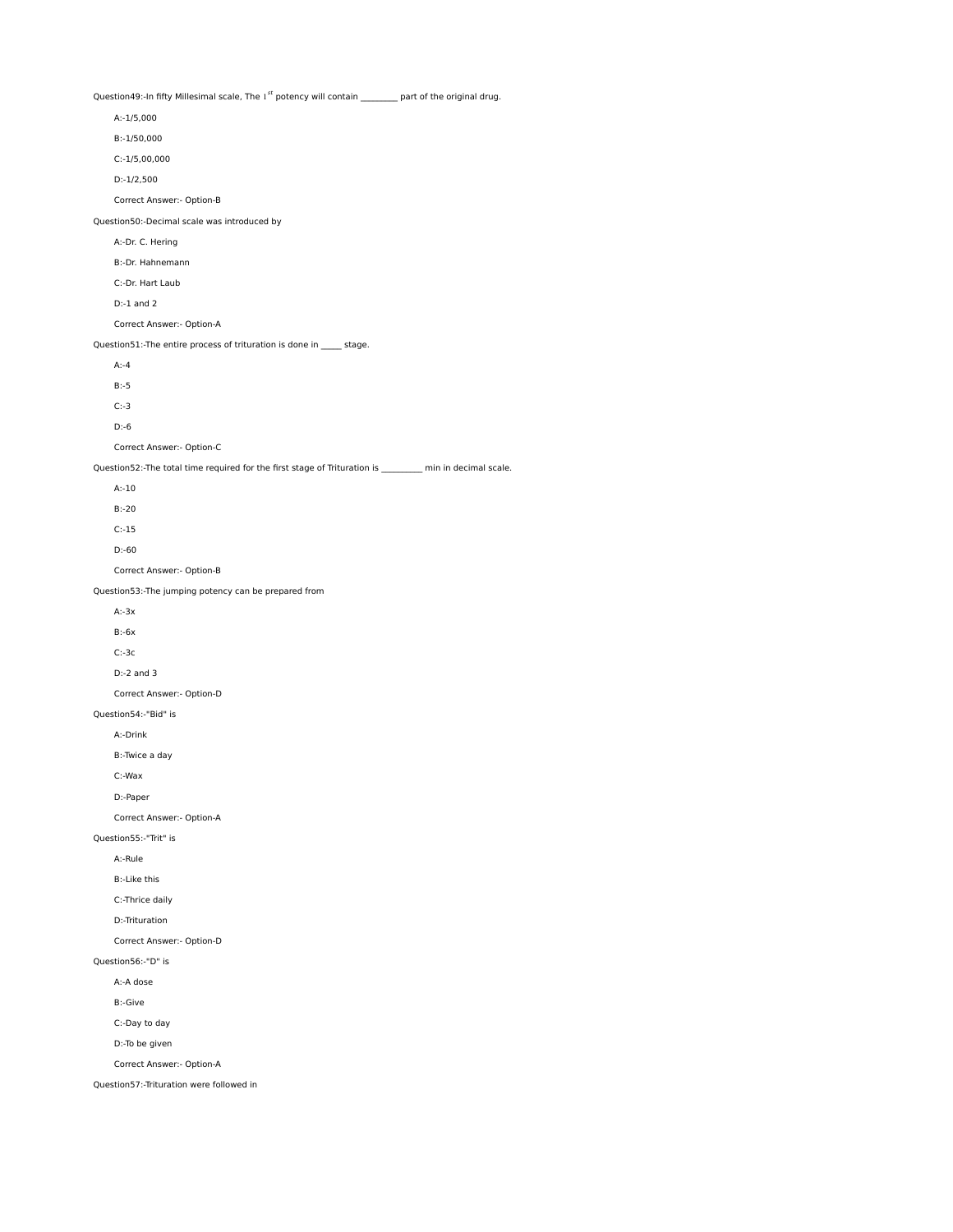A:-Class I – IV

B:-Class VA, VB

C:-Class VIA, VIB

D:-Class VII – IX

Correct Answer:- Option-D

Question58:-During trituration, Hahnemann divided the sugar of milk in the ratio

A:-33 : 33 : 33

B:-1 : 3 : 5

C:-11 : 33 : 55

D:-Hahnemann did not divide sugar of milk in three parts

Correct Answer:- Option-A

Question59:-Number of Succussion strokes in preparation of fifty Millesimal scale potencies is

A:-10

B:-50

C:-100

D:-50000

Correct Answer:- Option-C

Question60:-In fifty millesimal scale, for each degree of dynamization, the material part of the medicine is decreased

- A:-50000 times
- B:-500 times
- C:-50 times
- D:-1/50000 times

Correct Answer:- Option-A

Question61:-'Medicamens au globules' is the term for

A:-Fifty millesimal scale potencies

B:-Centisimal scale potencies

C:-Dispensing medicine in globules

D:-Dispensing medicine in Distilled water

Correct Answer:- Option-A

Question62:-The globules used for fifty millesimal scale potencies are such that

A:-100 globules weigh 100 mg

B:-100 globules weigh 65 mg

C:-100 globules weigh 50 mg

D:-100 globules weigh 1 mg

Correct Answer:- Option-B

Question63:-Centisimal scale potencies are represented by suffixing the lettter

| A:-C  |
|-------|
| B:-D  |
| C:-LM |

D:-X

Correct Answer:- Option-A

Question64:-The drug strength of 10X potency is

A: $-10^{-1}$ 

 $\mathsf{B}{:}{\text{-}10}^{\text{-}2}$ 

 $C$ :- 10<sup>-10</sup>

D:-10<sup>-100</sup>

Correct Answer:- Option-C

Question65:-To cure the dynamically deranged vital force, the medicine should be in

A:-Liquid form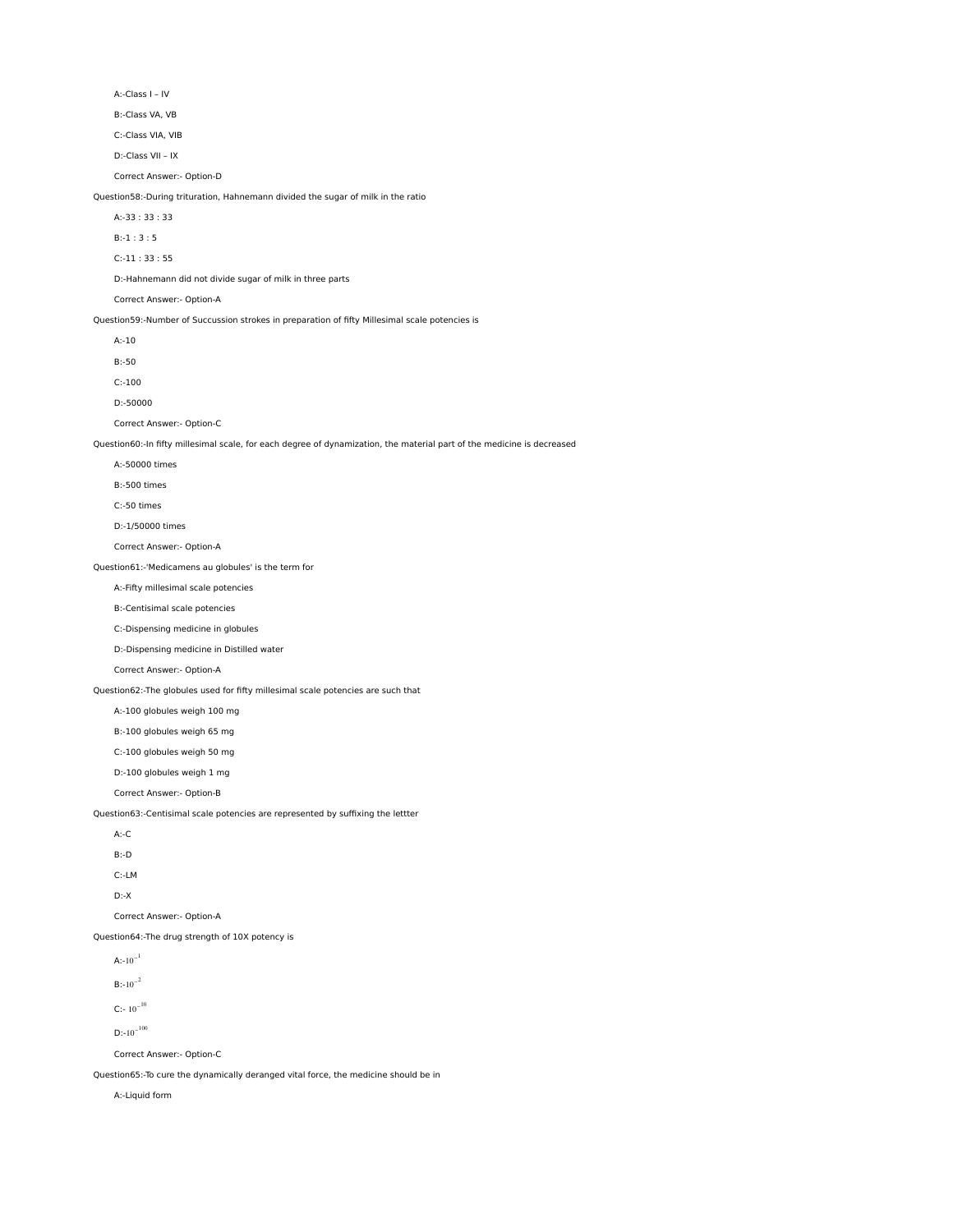B:-Solid form

C:-Crude form

D:-Dynamic form

Correct Answer:- Option-D

Question66:-The more a drug is potentized

A:-Quality of drug decreases

B:-Quantity of drug is increases

C:-Dynamic power of drug increases

D:-Dynamic power of drug decreases

Correct Answer:- Option-C

Question67:-Which one of the following substance has the property of sublimation ?

A:-Silica

B:-Argentum Nitricum

C:-Camphor

D:-Ferrum metallicum

Correct Answer:- Option-C

Question68:-The process of separating out the tincture with force from solid drug material is termed as

A:-Decantation

B:-Filteration

C:-Sublimation

D:-Straining

Correct Answer:- Option-D

Question69:-Fractional Distillation is very useful in the purification of

A:-Organic liquids

B:-Inorganic liquids

C:-Metals

D:-Gases

Correct Answer:- Option-A

Question70:-"T.I.D" and "Thrice a day" are

A:-T.D

B:-T.d

C:-b.d

D:-tt.

Correct Answer:- Option-A

Question71:-"Rx" stands for the \_\_\_\_\_\_\_\_\_ word "Recipe".

A:-Greek

B:-Latin

C:-German

D:-None

Correct Answer:- Option-B

Question72:-The Drugs and Cosmetics Act developed in

A:-1995

B:-1940

C:-1964

D:-1930

Correct Answer:- Option-B

Question73:-The Dangerous Drugs Act, 1930 rules in **and amendments thereafter.** 

A:-1945

B:-1935

C:-1950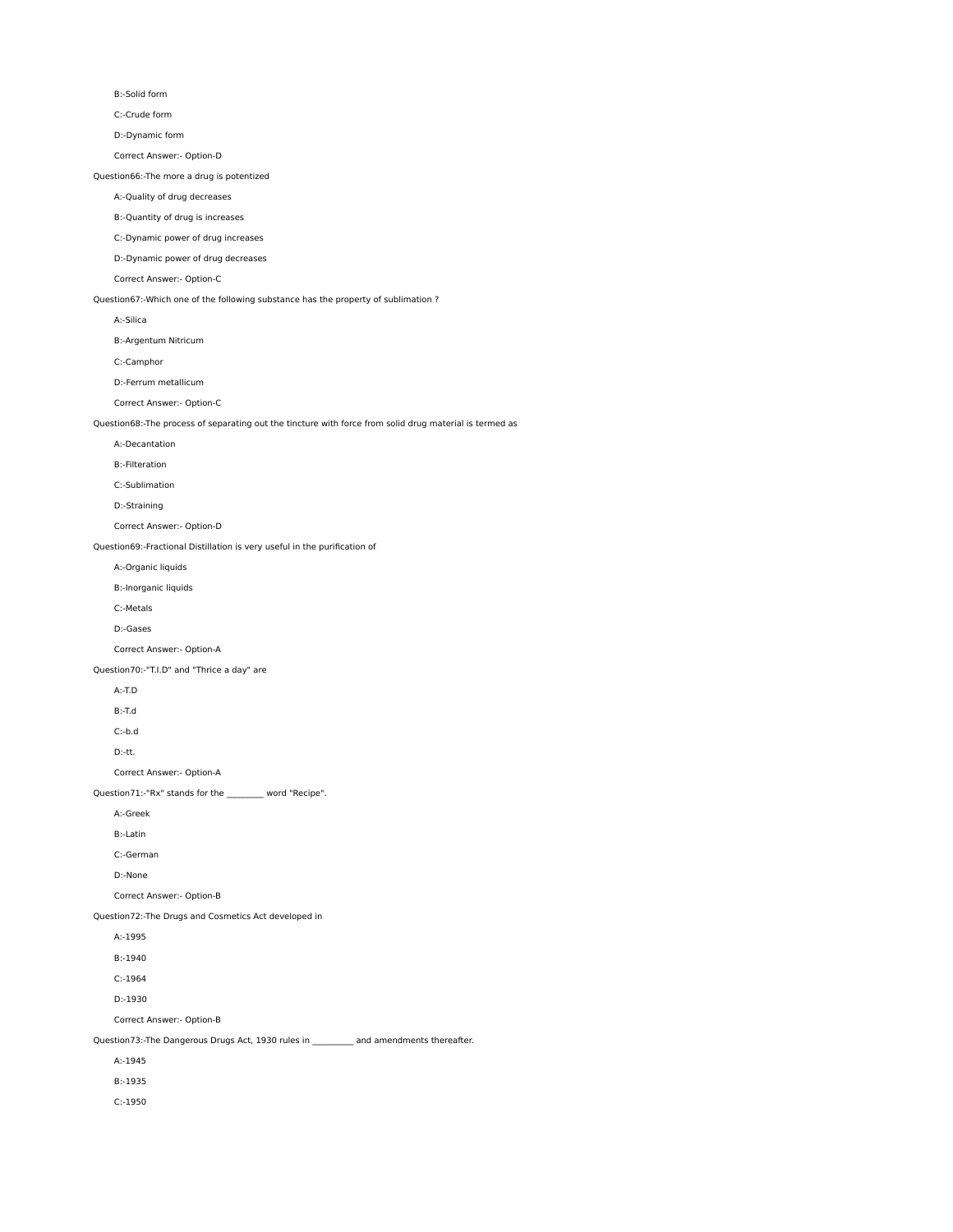D:-1957

Correct Answer:- Option-D

Question74:-The drug price control order in

A:-1970

B:-1971

C:-Both

D:-1975

Correct Answer:- Option-C

Question75:-The Drugs and Magic Remedies Act \_\_\_\_\_\_\_\_\_\_ and the rules 1955 there under.

A:-1954

B:-1955

C:-1957

D:-1951

Correct Answer:- Option-A

Question76:-Mortar and pestle used for mercurial preparation are best cleansed with

A:-Dil.  $H_2SO_4$ 

 $B:-HNO<sub>3</sub>$ 

C:-Rectified spirit

D:-Glycerine

Correct Answer:- Option-B

Question77:-Percolation is done with substance containing

A:-More moisture

B:-Very less moisture

C:-No moisture

D:-2 and 3

Correct Answer:- Option-D

Question78:-Straight potency is introduced by

A:-Dr. Stuart Close

B:-Dr. Hahnemann

C:-Dr. Burt

D:-Dr. C. Hering

Correct Answer:- Option-C

Question79:-In 6<sup>th</sup> Edition of organon of medicine, the 50 millesimal scale is described in Sec.

A:-265

B:-270

C:-271

D:-282

Correct Answer:- Option-B

Question80:-Posology means

A:-Knowledge of Psora

B:-Knowledge of Drugs

C:-Knowledge of Therapeutic

D:-Knowledge of Dose of Therapeutic agent

Correct Answer:- Option-D

Question81:-Which drug is prepared from gummy juice ?

A:-Opium

B:-Abies Nigra

C:-Asafoetida

D:-Coffea cruda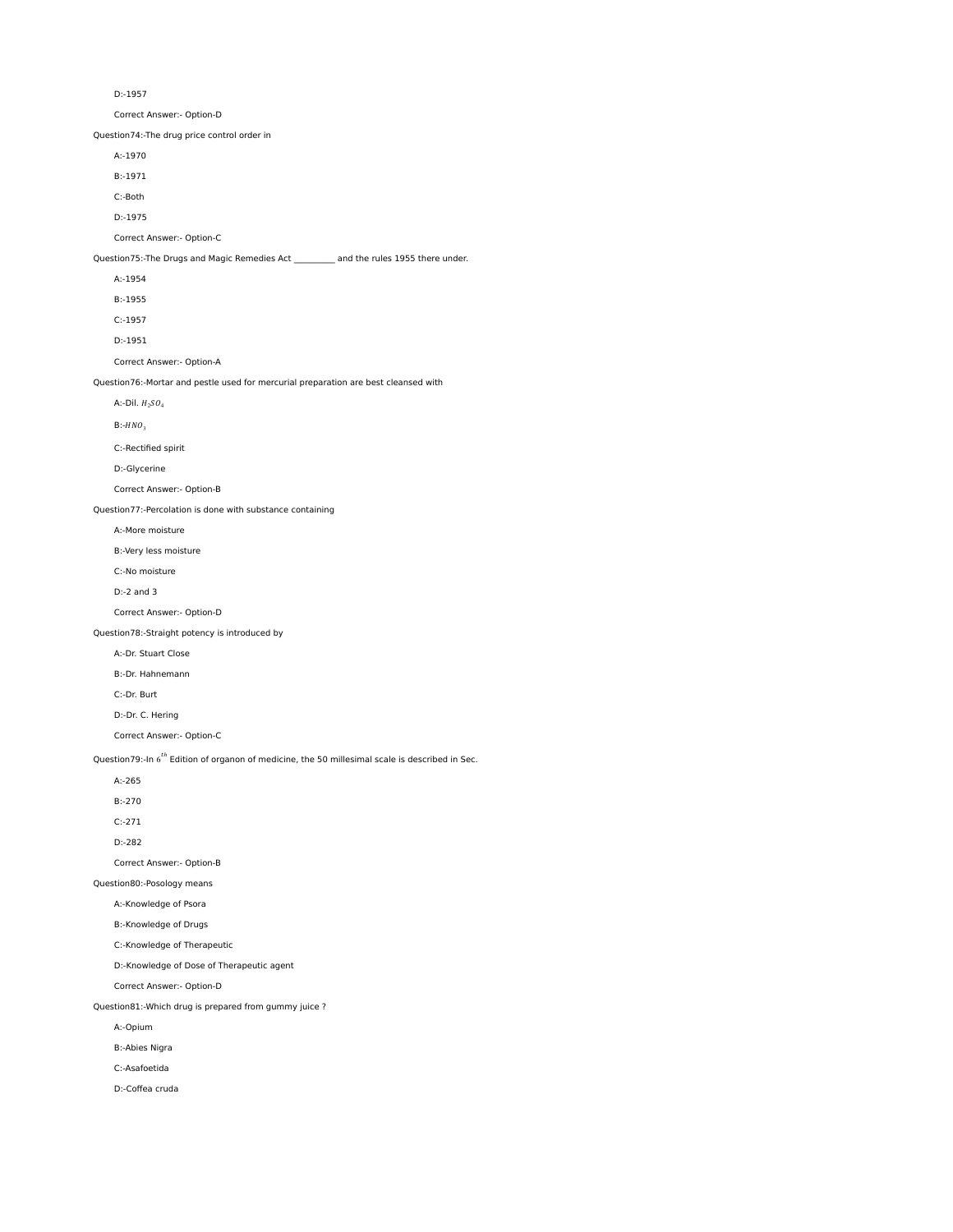Correct Answer:- Option-A

Question82:-The proper time for collection of the whole plant is

A:-After development of leaves

B:-In early spring

C:-In flowering season, partly in bud and partly in flower

D:-Early in autumn

Correct Answer:- Option-C

Question83:-Atropine is

A:-Saponin

B:-Alkaloid

C:-Resin

D:-Tannin

Correct Answer:- Option-B

Question84:-From which of the following drugs is luna prepared ?

A:-Radium Bromide

B:-X-Rays

C:-Full Moon

D:-Sun rays

Correct Answer:- Option-C

Question85:-X-Ray is included in

# A:-Mineral kingdom

B:-Imponderabilia

C:-Synthetic source

D:-Nosodes

Correct Answer:- Option-B

Question86:-Which of the following belongs to synthetic source ?

A:-Histamine hydrochloride

B:-Electricitas

C:-Colostrum

D:-Medusa

Correct Answer:- Option-A

Question87:-Electricity is an example of \_\_\_\_\_\_\_\_\_\_\_ type of imponderabilia.

A:-Natural

B:-Artificial

C:-Both

D:-None

Correct Answer:- Option-B

Question88:-Source of drug is

A:-Drug substance

B:-Pharmacopoeia

C:-Pharmacy

D:-None

Correct Answer:- Option-A

Question89:-Source of pharmacy is

A:-Pharmacology

B:-Pharmacodynamics

C:-Pharmacopoeia

D:-Pharmacognosy

Correct Answer:- Option-C

Question90:-The World 'Placebo' is derived from \_\_\_\_\_\_\_\_\_\_\_ word.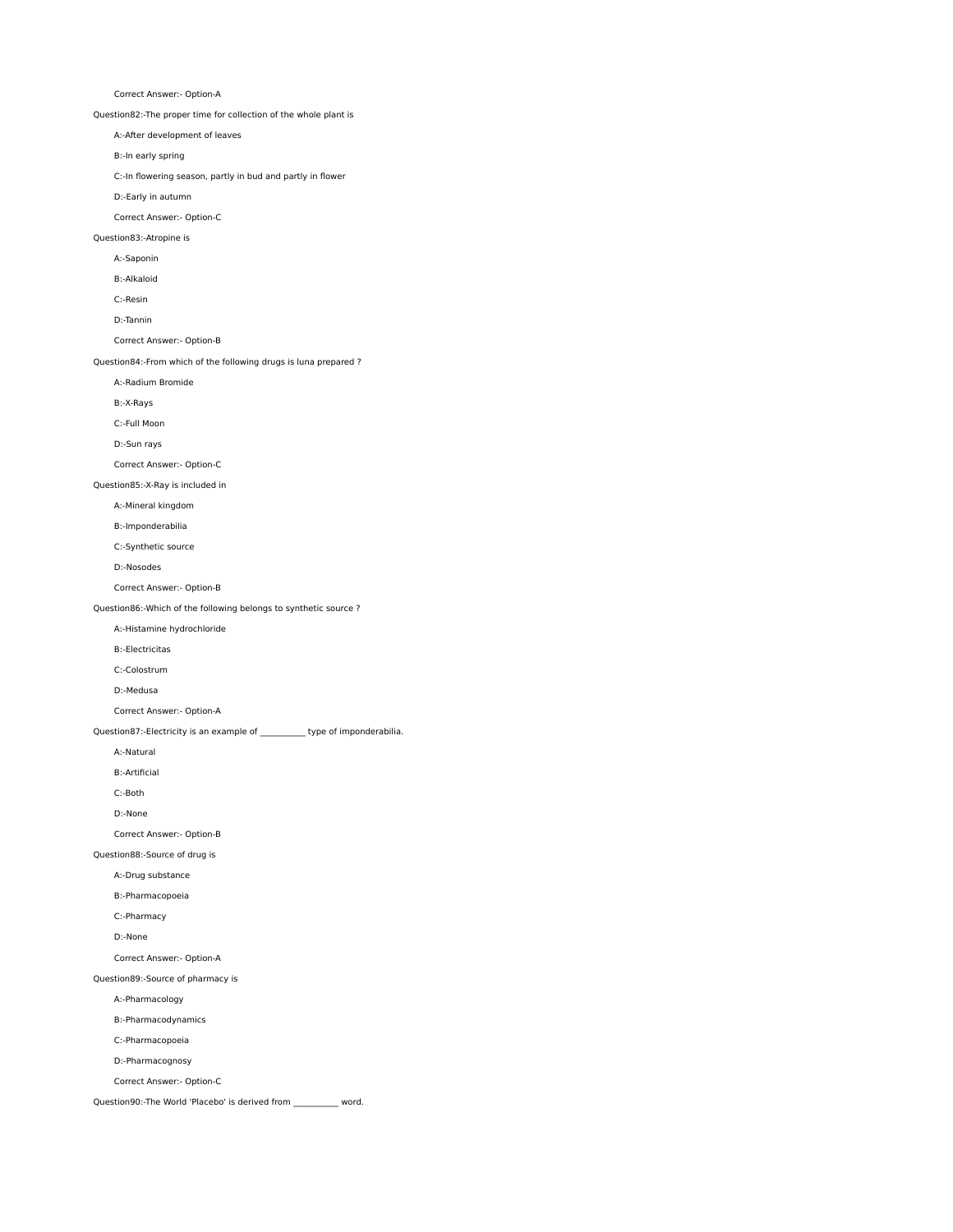### A:-Greek

B:-French

C:-Latin

D:-German

Correct Answer:- Option-C

# Question91:-'TLC' stands for

# A:-Thin Layer of Chromosomes

B:-Thick Layer of Chromosomes

# C:-Thin Layer of Chromatography

D:-Thick Layer of Chromatography

# Correct Answer:- Option-C

Question92:-An example of plant nosode is

A:-Syphilinum

B:-Secale cornutum

C:-Stamonium

D:-Spongia tosta

Correct Answer:- Option-B

# Question93:-First Homeopathic Pharmacopoeia in the world, published by

A:-Dr. Von Haller

B:-Dr. Hahnemann

# C:-Paracelsus

D:-C. Caspari

# Correct Answer:- Option-D

Question94:-Luna belongs to

### A:-Nosode

B:-Imponderbilia

# C:-Sarcodes

D:-None

Correct Answer:- Option-B

# Question95:-Study of doses is known as

A:-Pharmacognosy

# B:-Pharmacodynamics

C:-Posology

# D:-Pharmacogenetics

Correct Answer:- Option-C

# Question96:-1 gram of sugar of milk is soluble in

A:-0.2 ml of boiling water

# B:-0.5 ml of boiling water

C:-1 ml of boiling water

# D:-2.6 ml of boiling water

Correct Answer:- Option-D

### Question97:-All vegetables and animal substance should be collected in  $\qquad \qquad$  form.

A:-Dried

B:-Fresh

# C:-Any

D:-Slight dried

Correct Answer:- Option-B

# Question98:-Drugs prepared from healthy tissues, or their secreation are known as

A:-Imponderabilia

### B:-Nosodes